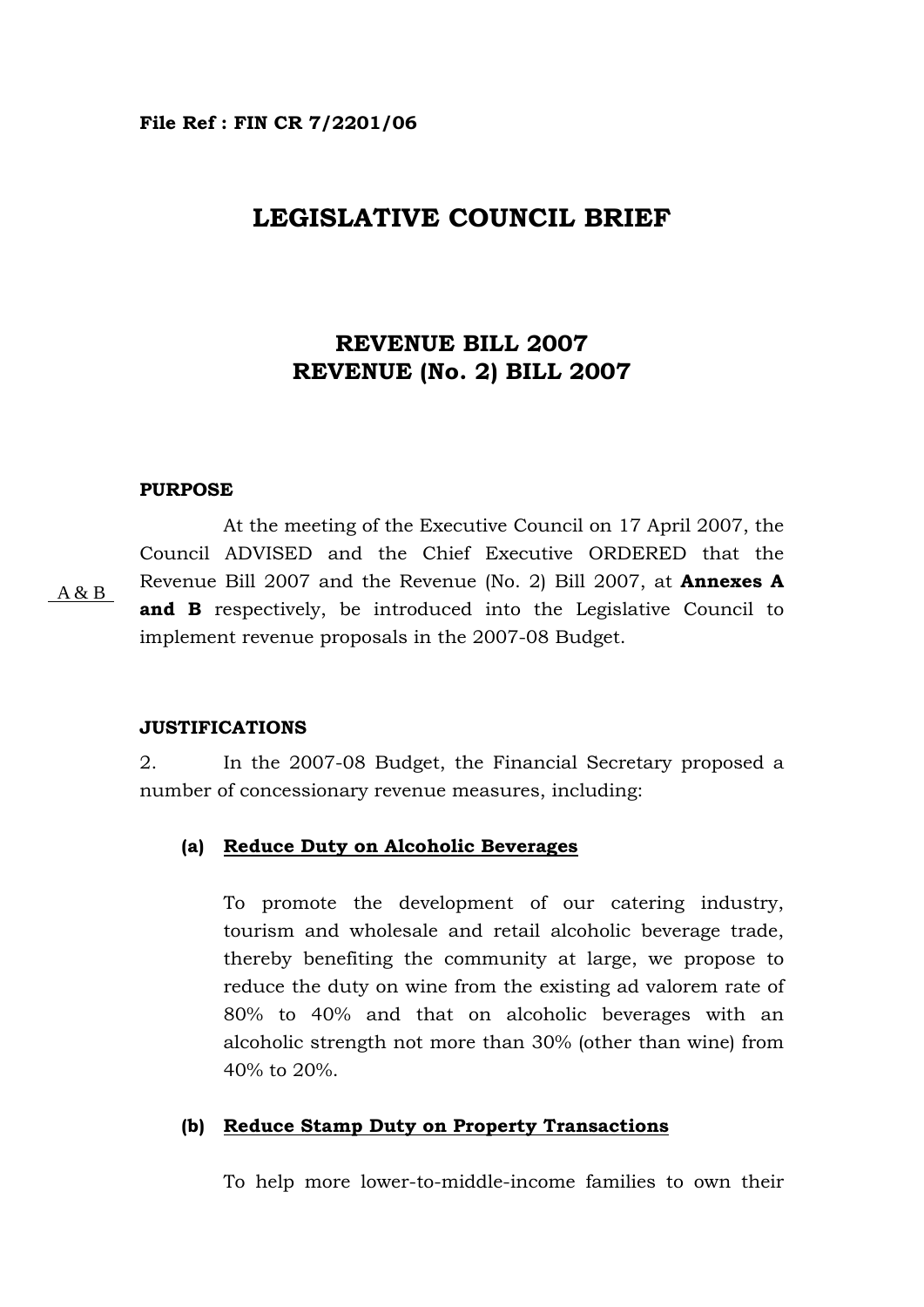residences, we propose to reduce the stamp duty rate on transactions of properties valued between \$1m and \$2m from 0.75% to a fixed amount of \$100.

# **(c) Widen Marginal Bands and Reduce Marginal Rates of Salaries Tax**

To address the strong calls from the community for a more generous relief for taxpayers, we propose to revert the marginal tax bands and tax rates to their 2002-03 levels. In other words, each marginal tax band will be widened from \$30,000 to \$35,000 and the highest two marginal tax rates will be reduced from 13% and 19% to 12% and 17%, respectively. The basic allowance and standard rate remain unchanged.

## **(d) Increase Child Allowance for Salaries Tax**

To alleviate taxpayers' burden in supporting children's maintenance, we propose to increase the child allowance from \$40,000 to \$50,000 for each child and introduce an additional child allowance of \$50,000 in the year of assessment in which the child was born.

## **(e) Increase Maximum Amount of Salaries Tax Deduction for Self- Education Expenses**

To encourage lifelong learning and facilitate the development of a knowledge-based economy, we propose to increase the maximum amount of deduction for self-education expenses from \$40,000 to \$60,000.

## **(f) One-off Tax Reduction for 2006-07**

With an improving economy and a higher than expected budget surplus, we propose to reduce the salaries tax and tax under personal assessment for 2006-07 by 50%, subject to a ceiling of \$15,000. The reduction will be reflected in the taxpayer's final tax payable for 2006-07.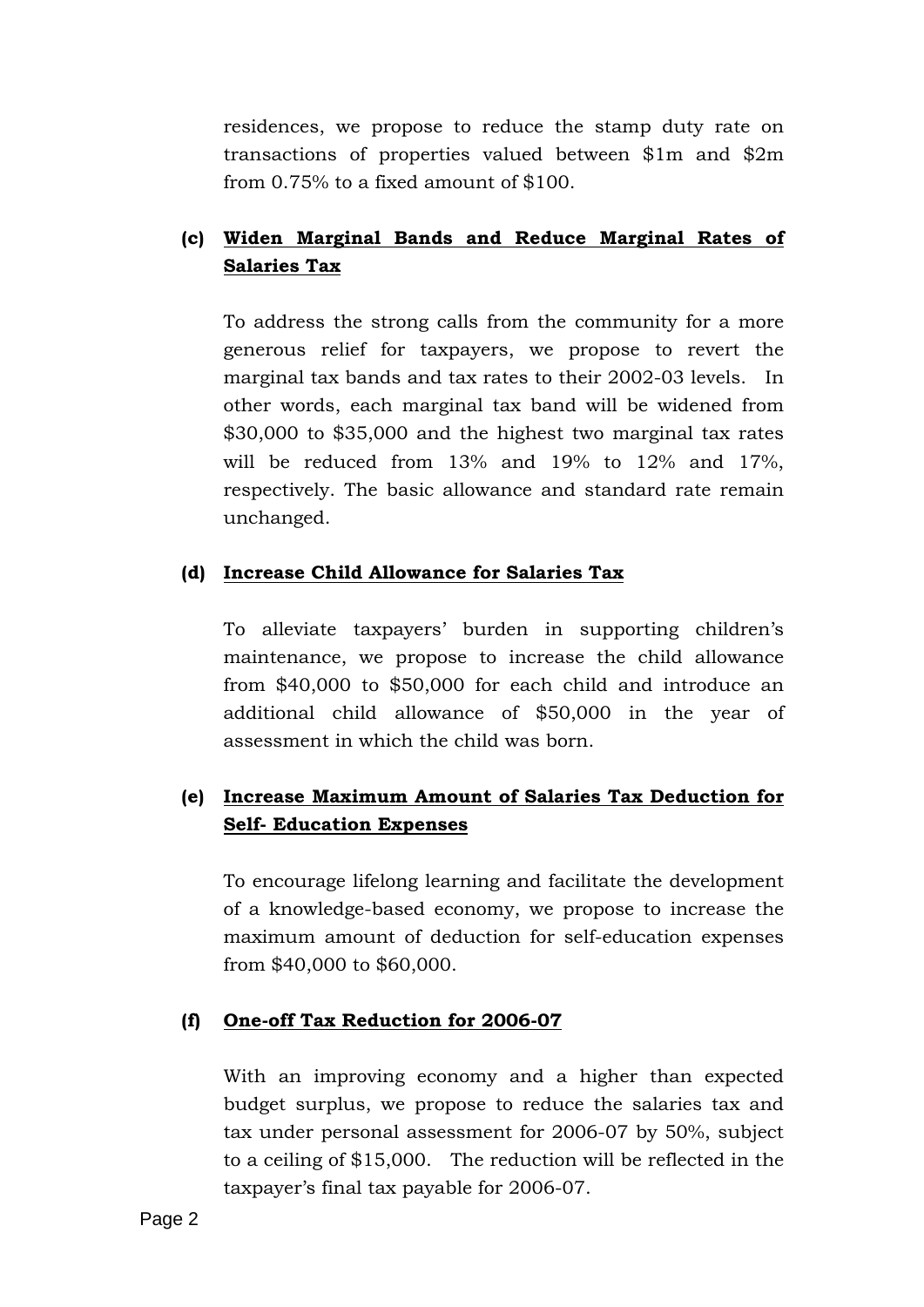3. To give effect to the above concessionary measures, we propose to introduce two separate bills into the Legislative Council, namely the Revenue Bill 2007 for the two proposals set out at paragraph 2(a) and (b) above and the Revenue (No. 2) Bill 2007 for the four proposals set out at paragraph 2(c) to (f) above.

## **Revenue Bill 2007**

4. The Revenue Bill 2007 comprises legislative amendments to the Stamp Duty Ordinance (Cap. 117) and Dutiable Commodities Ordinance (Cap. 109). The Chief Executive made the Public Revenue Protection (Revenue) Order 2007 on 28 February 2007 to enable this Bill to take effect from 11:00 a.m. on that day. The Order only gives a four-month temporary legal effect to the Bill. We therefore need to formally introduce the Revenue Bill 2007 into the Legislative Council.

### **Revenue (No. 2) Bill 2007**

5. The Revenue (No. 2) Bill 2007 seeks to amend the Inland Revenue Ordinance (Cap. 112) to implement the proposed measures in respect of salaries tax and tax under personal assessment. The Bill, when enacted, will come into effect on the day of its publication in the Gazette. Except the one-off tax reduction measure applying to the year of assessment 2006-07, other measures affecting salaries tax and tax under personal assessment will take effect from the year of assessment 2007-08.

## **OTHER OPTIONS**

6. We must amend the existing legislation in order to bring the relevant revenue proposals into effect. There is no other option.

## **THE BILLS**

### **Revenue Bill 2007**

7. The Revenue Bill 2007 amends the Dutiable Commodities

Page 3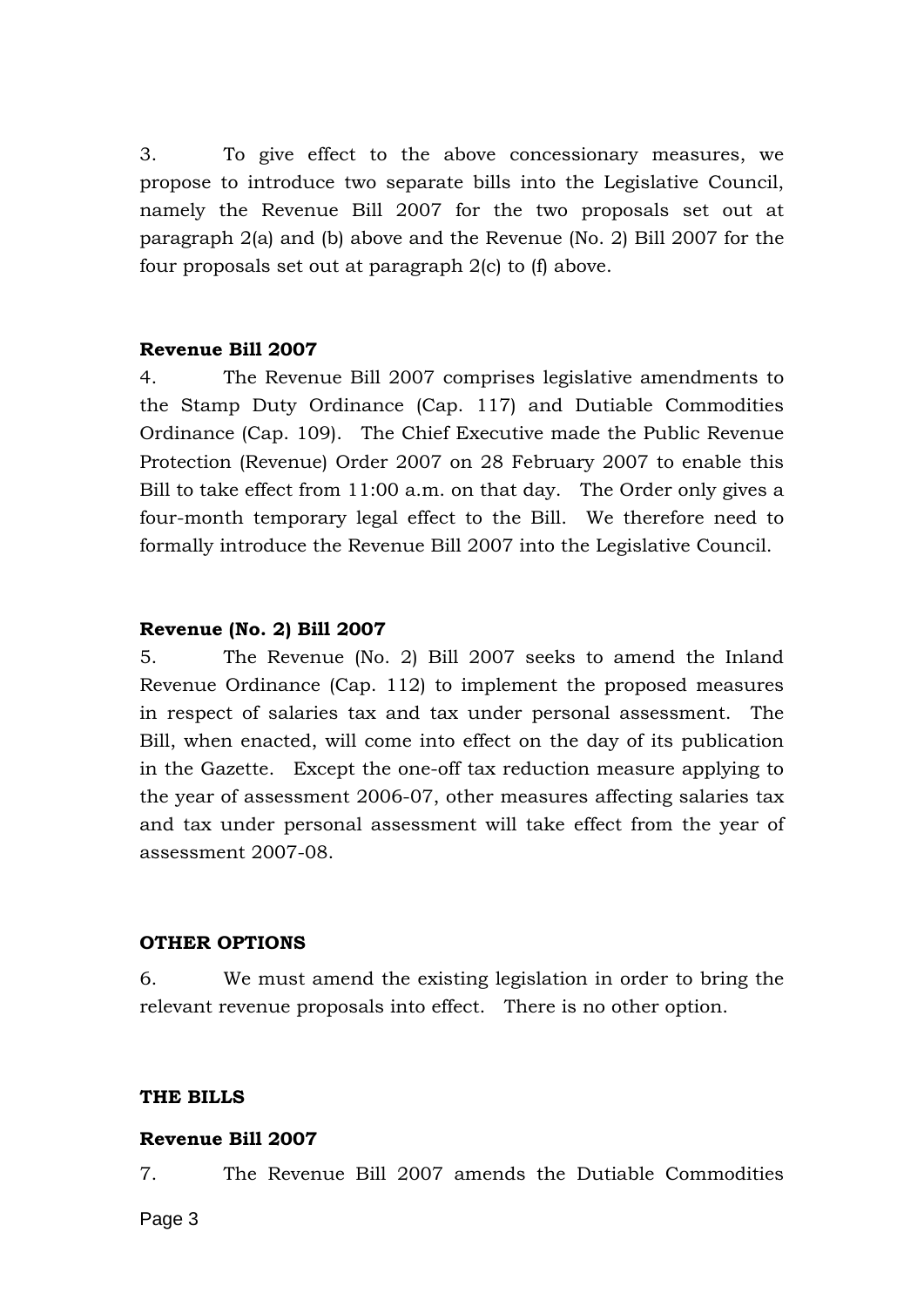Ordinance (Cap. 109) and the Stamp Duty Ordinance (Cap. 117) as follows –

- (a) **Clause 1** provides that the Bill, when enacted, shall be deemed to have come into operation at 11:00 a.m. on 28 February 2007.
- (b) **Clause 2** amends Schedule 1 to the Dutiable Commodities Ordinance to reduce the duty on wine from the existing ad valorem rate of 80% to 40% and that on alcoholic beverages with an alcoholic strength not more than 30% (other than wine) from 40% to 20%.
- (c) **Clause 3** amends the Stamp Duty Ordinance to extend the fixed stamp duty of \$100 to properties valued between \$1 million and \$2 million in respect of conveyances on sale and agreements for sale of immovable property.

## **Revenue Bill (No. 2) 2007**

8. The Revenue (No. 2) Bill 2007 is to amend the Inland Revenue Ordinance (Cap. 112) to give effect to the proposals relating to salaries tax and personal assessment in the 2007-08 Budget The major provisions are as follows –

- (a) **Clause 2** provides that the provisions reducing salaries tax and tax under personal assessment apply in relation to the year of assessment 2006-07, and that the other provisions apply in relation to subsequent years of assessment.
- (b) **Clauses 3 and 5** reduce the salaries tax and tax under personal assessment payable for the year of assessment 2006-07.
- (c) **Clauses 4 and 8** increase the amount of child allowance and also provide for an increase in the amount of the allowance in the year of assessment in which a child is born.
- (d) **Clause 6** widens marginal tax bands and reduces certain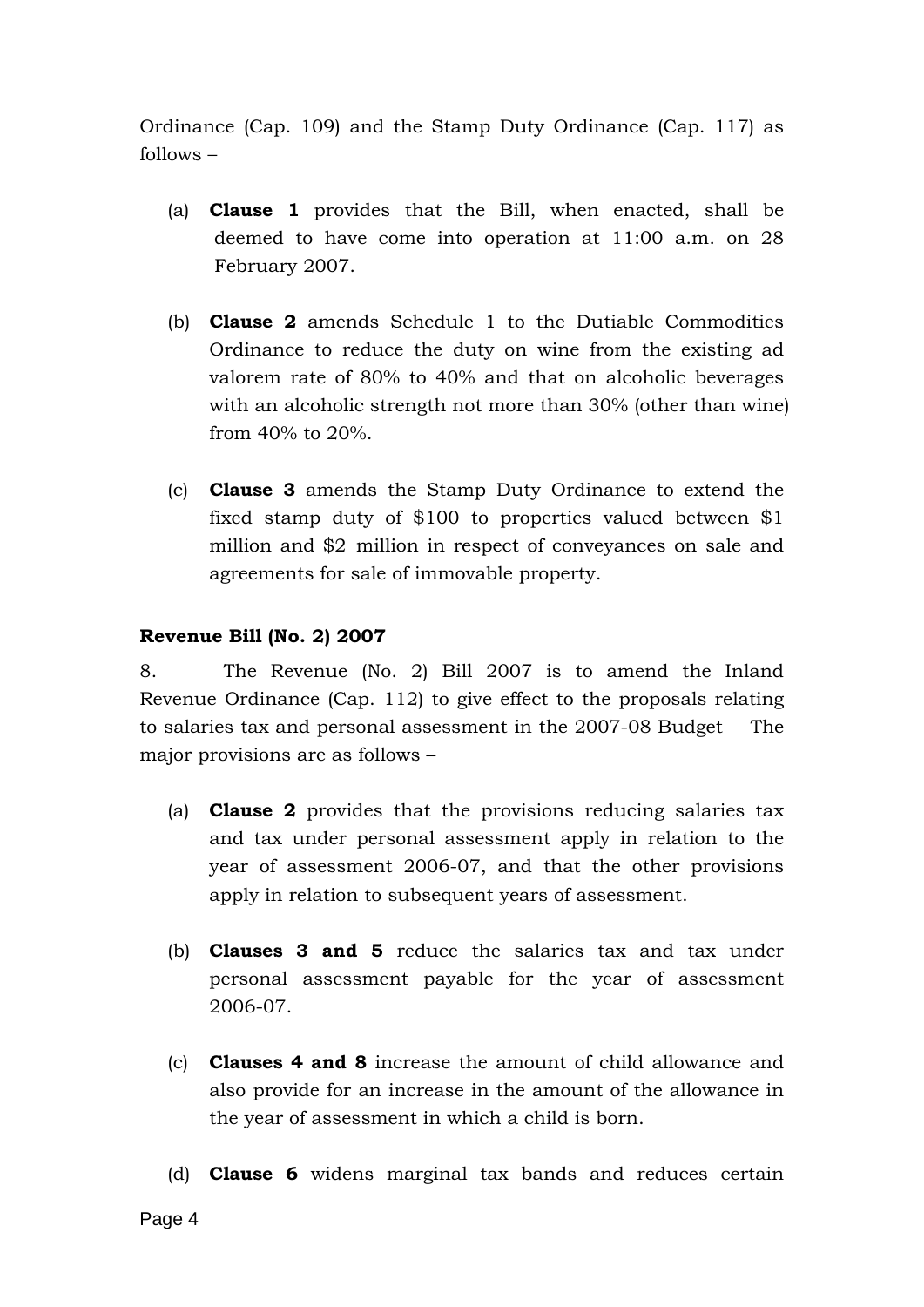marginal tax rates for salaries tax and tax under personal assessment.

- (e) **Clause 7** increases the maximum amount of deduction for self-education expenses.
- (f) **Clause 9** is a transitional provision.

## **LEGISLATIVE TIMETABLE**

| 9. | The legislative timetable will be -                         |                |
|----|-------------------------------------------------------------|----------------|
|    | Publication in the Gazette                                  | 20 April 2007  |
|    | First Reading and commencement<br>of Second Reading debate  | 2 May 2007     |
|    | Resumption of Second Reading<br>debate, committee stage and |                |
|    | Third Reading                                               | To be notified |

## **IMPLICATIONS OF THE PROPOSAL**

10. The proposal has financial and economical implications as set out in **Annex C**. The proposal is in conformity with the Basic Law, including the provisions concerning human rights. The proposal will not affect the binding effect of the existing provisions of the Ordinances and their subsidiary legislation. It has no productivity, environmental, civil service or sustainability implications.

## **PUBLIC CONSULTATION**

11. The Financial Secretary conducted consultations with Legislative Council Members, various business and professional bodies, as well as the general public during the formulation of the 2007-08 Budget. Their views have been taken into account in formulating these proposals.

Page 5

C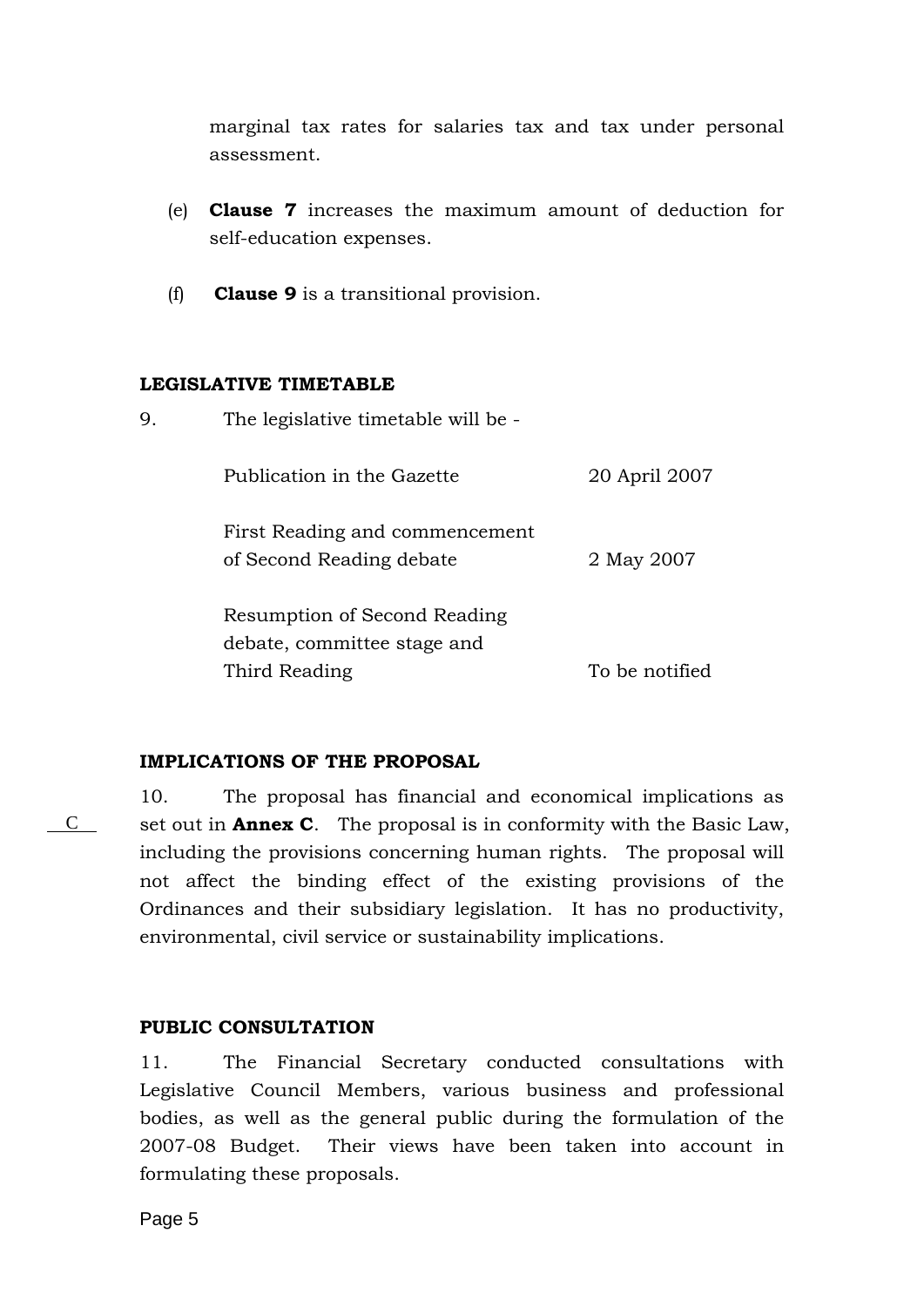## **PUBLICITY**

12. A press release will be issued. A spokesman will be available to answer media and public enquiries.

## **ENQUIRY**

13. In case of enquiries about this brief, please contact Mr Kenneth Cheng, Principal Assistant Secretary for Financial Services and the Treasury (Treasury), at 2810 2370.

Financial Services and the Treasury Bureau April 2007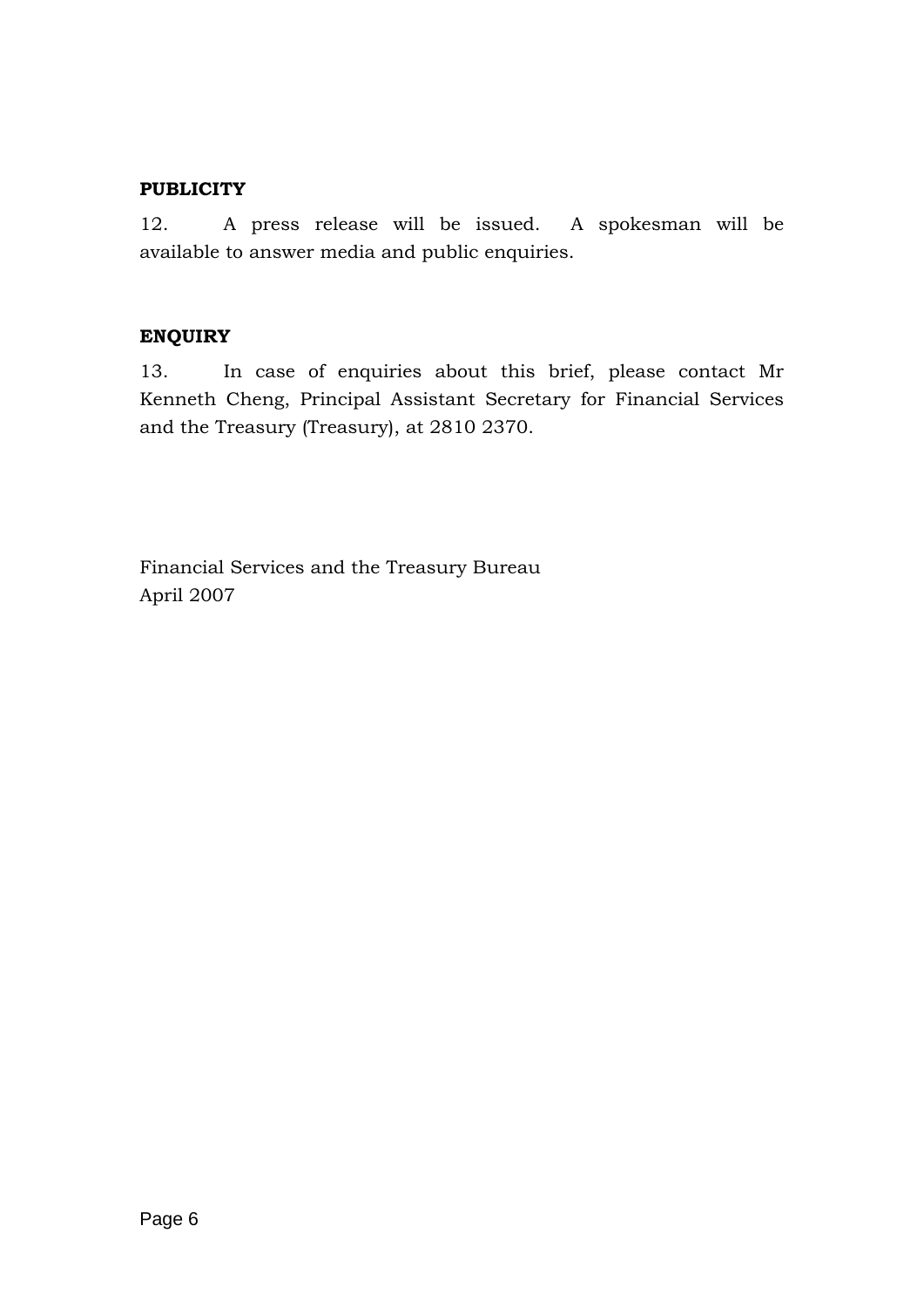#### A BILL

To

Amend certain Ordinances to give effect to two proposals in the Budget introduced by the Government for the 2007-2008 financial year.

Enacted by the Legislative Council.

## **1. Short title and commencement**

(1) This Ordinance may be cited as the Revenue Ordinance 2007.

(2) This Ordinance shall be deemed to have come into operation at 11 a.m. on 28 February 2007.

#### **Dutiable Commodities Ordinance**

#### **2. Schedule 1 amended**

Schedule 1 to the Dutiable Commodities Ordinance (Cap. 109) is amended in paragraph 1 of Part I, under the column headed "Rate" –

(a) by repealing "40%" and substituting "20%";

(b) by repealing "80%" and substituting "40%".

#### **Stamp Duty Ordinance**

#### **3. First Schedule amended**

The First Schedule to the Stamp Duty Ordinance (Cap. 117) is amended –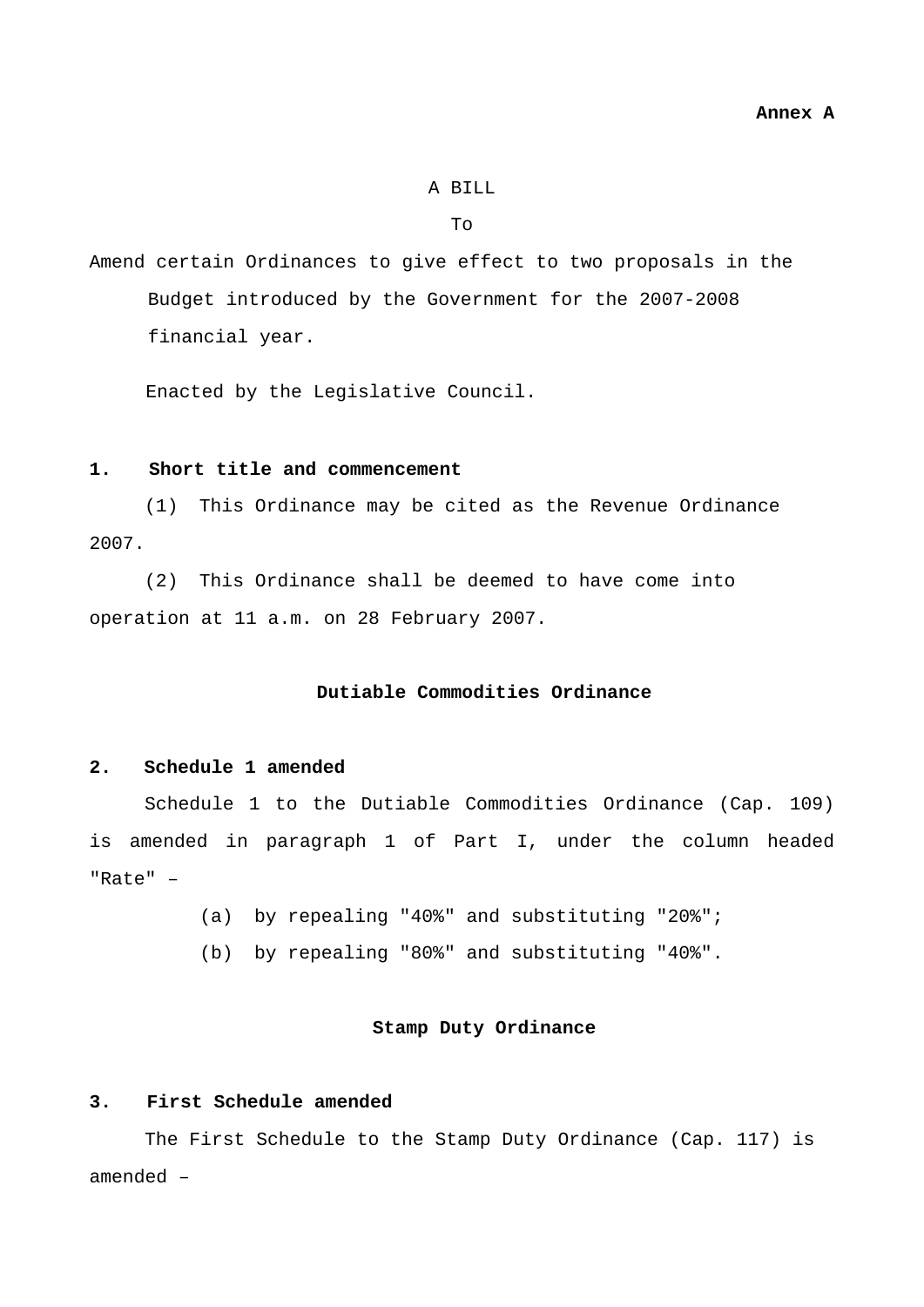(a) in head  $1(1)$  - (i) by repealing paragraphs (a) to (e) and substituting – "(*a*) where the amount or value of the consideration does not exceed \$2,000,000 and the instrument is certified in accordance with section 29 at \$2,000,000 (A)(*a*) \$100 (*b*) where the amount or value of the consideration exceeds \$2,000,000 but does not exceed \$2,351,760 and the instrument is certified in (*b*) \$100 plus 10% of the amount by which the amount or value of the consideration exceeds \$2,000,000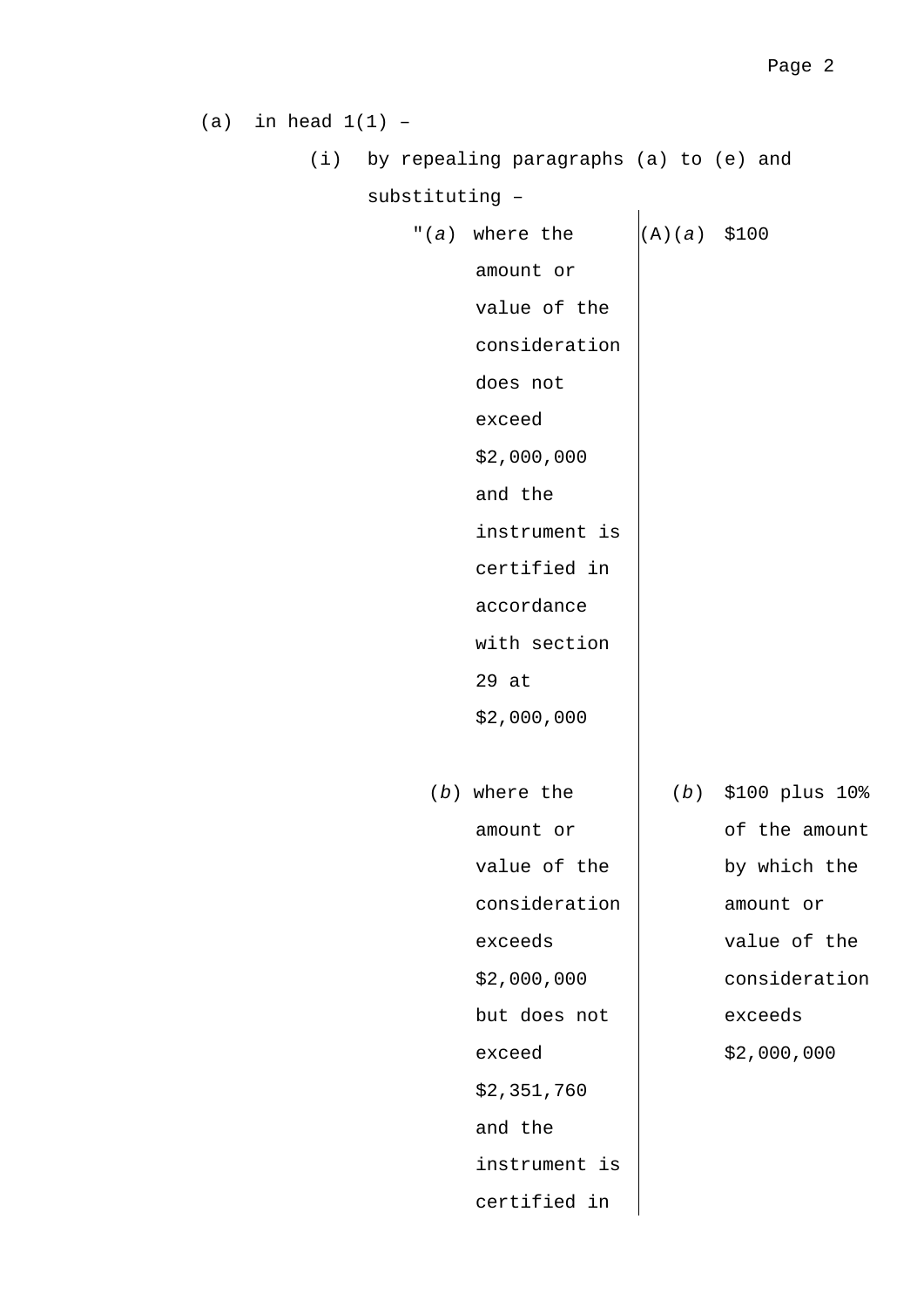accordance with section 29 at \$2,351,760 (*c*) where the amount or value of the consideration exceeds \$2,351,760 but does not exceed \$3,000,000 and the instrument is certified in accordance with section 29 at \$3,000,000 (*c*) 1.5% of the amount or value of the consideration";

- (ii) in paragraph (f), by repealing "(f)" where it twice appears and substituting "(d)";
- (iii) in paragraph (g), by repealing "(g)" where it twice appears and substituting "(e)";
	- (iv) in paragraph (h), by repealing "(h)" where it twice appears and substituting "(f)";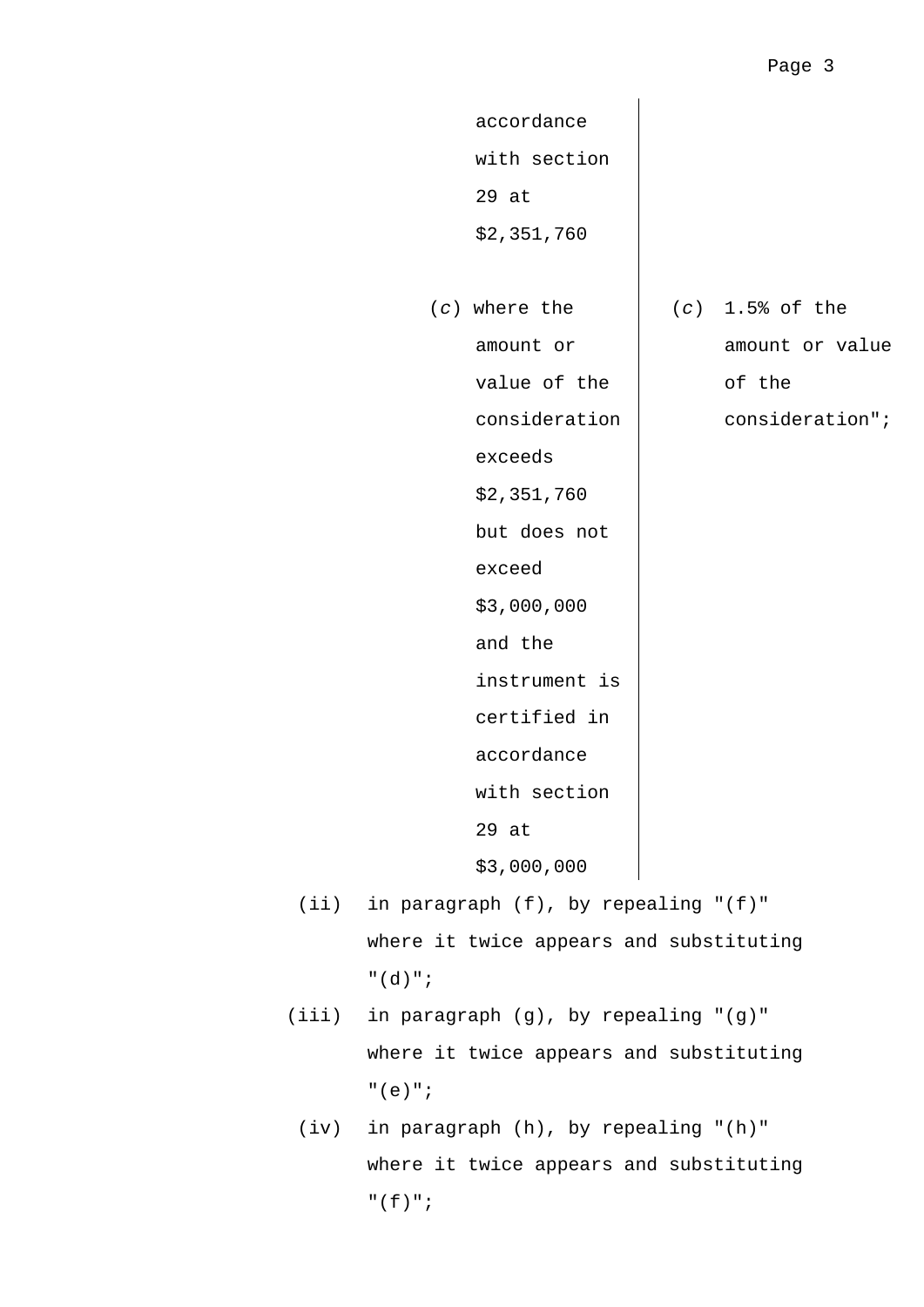- (v) in paragraph (i), by repealing "(i)" where it twice appears and substituting "(g)";
- $(vi)$  in paragraph  $(j)$ , by repealing " $(j)$ " where it twice appears and substituting "(h)";
- (vii) in paragraph (k), by repealing "(k)" where it twice appears and substituting "(i)";
- (viii) in Note 1
	- (A) by repealing "(j)" and substituting "(h)";
	- (B) by repealing "(k)" and substituting "(i)";
- $(b)$  in head  $1(1A)$  -
	- (i) by repealing paragraphs (a) to (e) and substituting –
		- "(*a*) where the amount or value of the consideration does not exceed \$2,000,000 and the instrument is certified in accordance with section 29G at (A)(*a*) \$100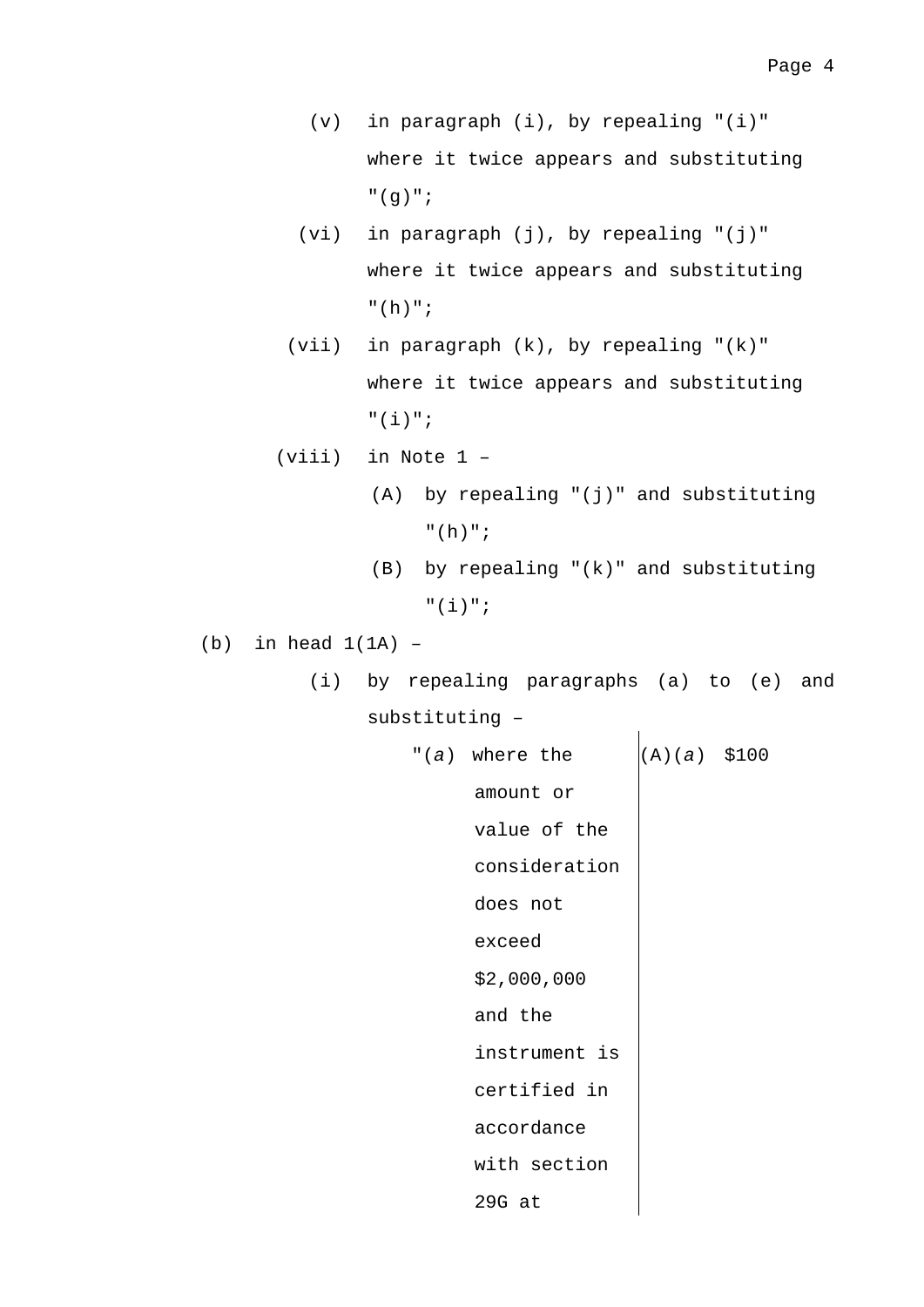\$2,000,000

- (*b*) where the amount or value of the consideration exceeds \$2,000,000 but does not exceed \$2,351,760 and the instrument is certified in accordance with section 29G at \$2,351,760 (*c*) where the amount or value of the consideration exceeds \$2,351,760 but does not exceed \$3,000,000 and the instrument is
- (*b*) \$100 plus 10% of the amount by which the amount or value of the consideration exceeds \$2,000,000

 (*c*) 1.5% of the amount or value of the consideration";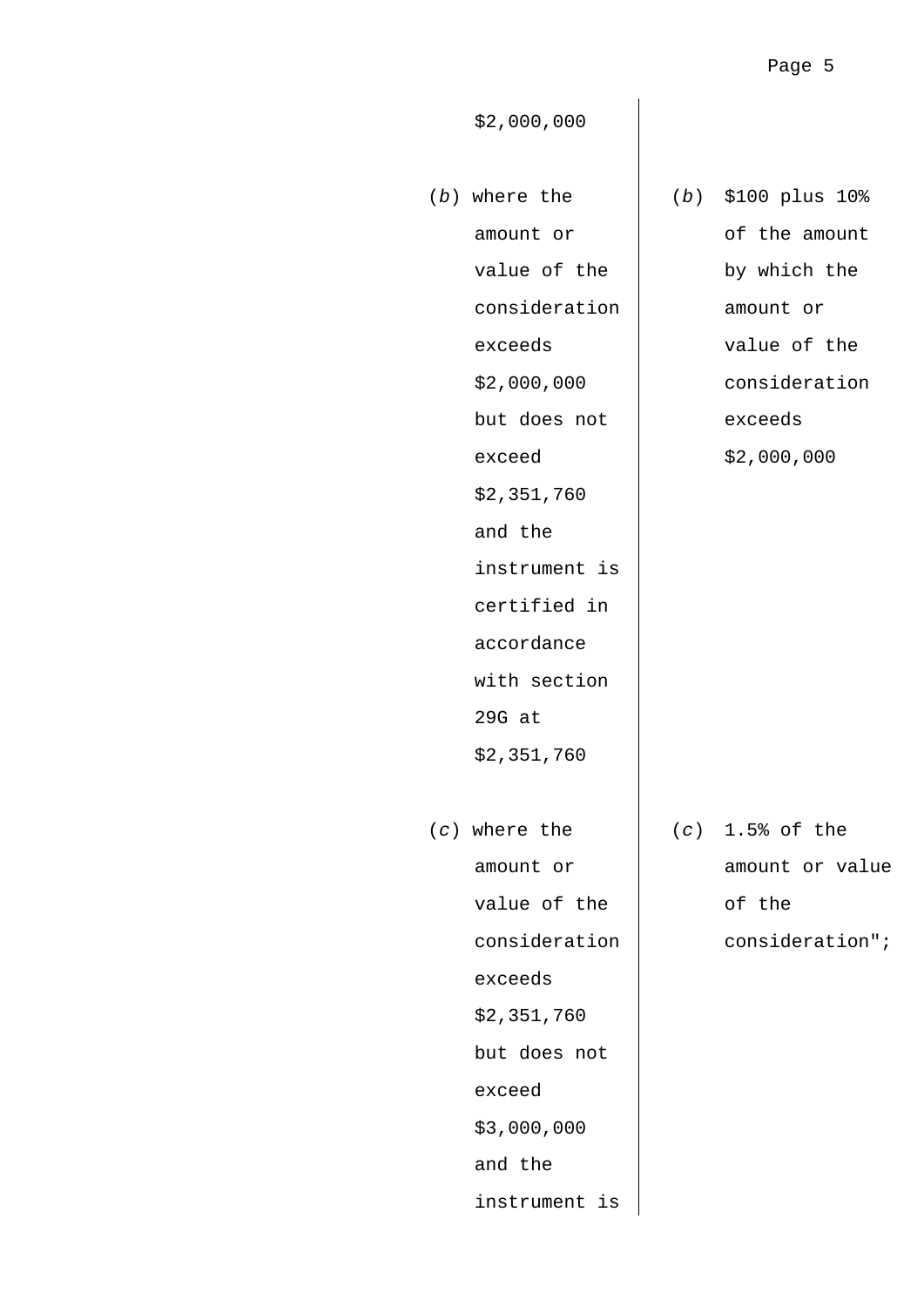certified in accordance with section 29G at \$3,000,000

- (ii) in paragraph (f), by repealing "(f)" where it twice appears and substituting "(d)";
- (iii) in paragraph (g), by repealing "(g)" where it twice appears and substituting "(e)";
	- (iv) in paragraph (h), by repealing "(h)" where it twice appears and substituting "(f)";
		- (v) in paragraph (i), by repealing "(i)" where it twice appears and substituting "(g)";
	- $(vi)$  in paragraph  $(j)$ , by repealing " $(j)$ " where it twice appears and substituting "(h)";
- (vii) in paragraph (k), by repealing "(k)" where it twice appears and substituting "(i)".

### **Explanatory Memorandum**

The purpose of this Bill is to amend certain Ordinances to give effect to two proposals in the 2007–2008 budget.

2. Clause 2 amends the Dutiable Commodities Ordinance (Cap. 109) to decrease the duty payable on wine and liquor with an alcoholic strength of not more than 30% by volume.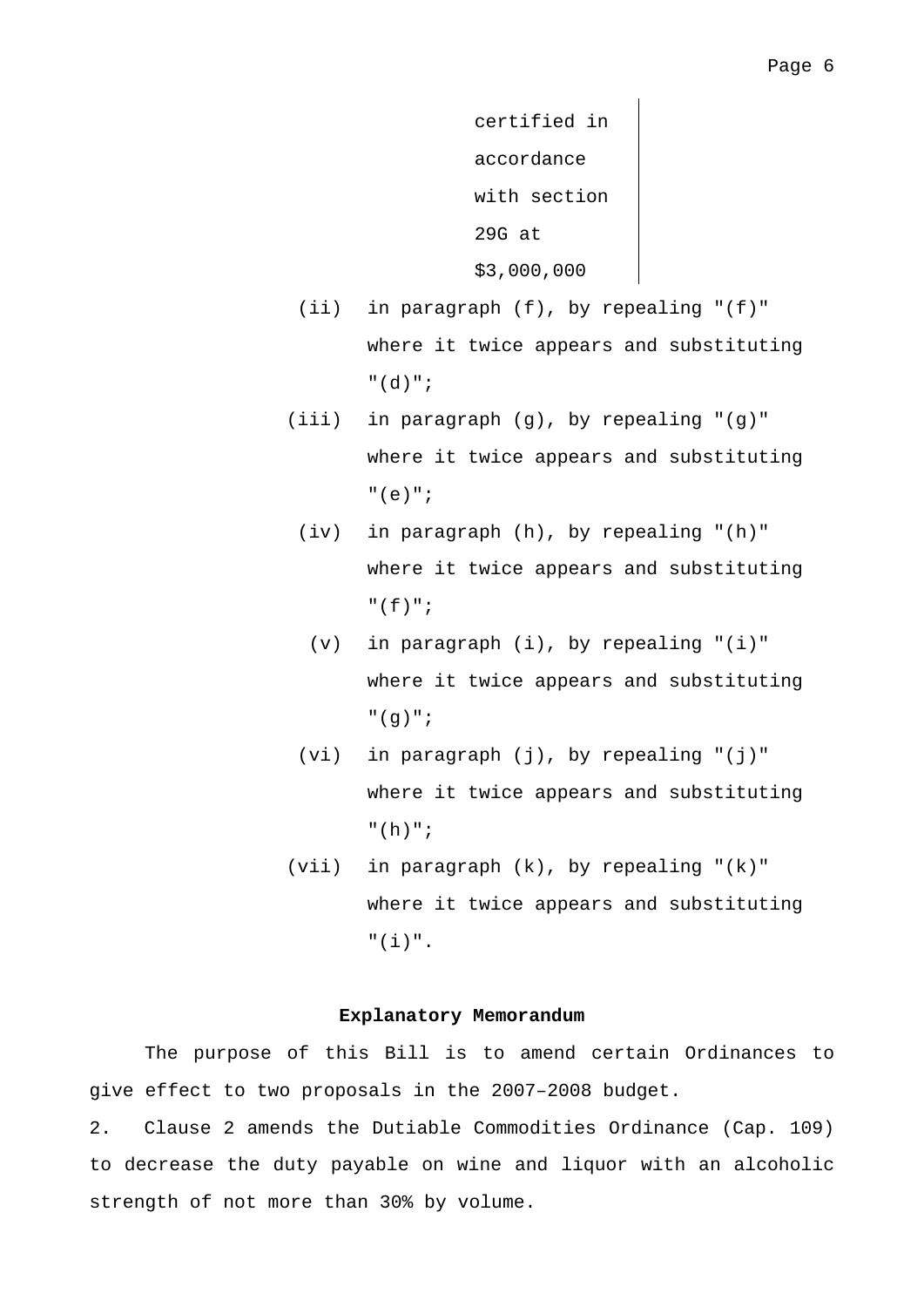3. Clause 3 amends the Stamp Duty Ordinance (Cap. 117) to decrease the stamp duty payable in respect of conveyances on sale and agreements for sale of immovable property.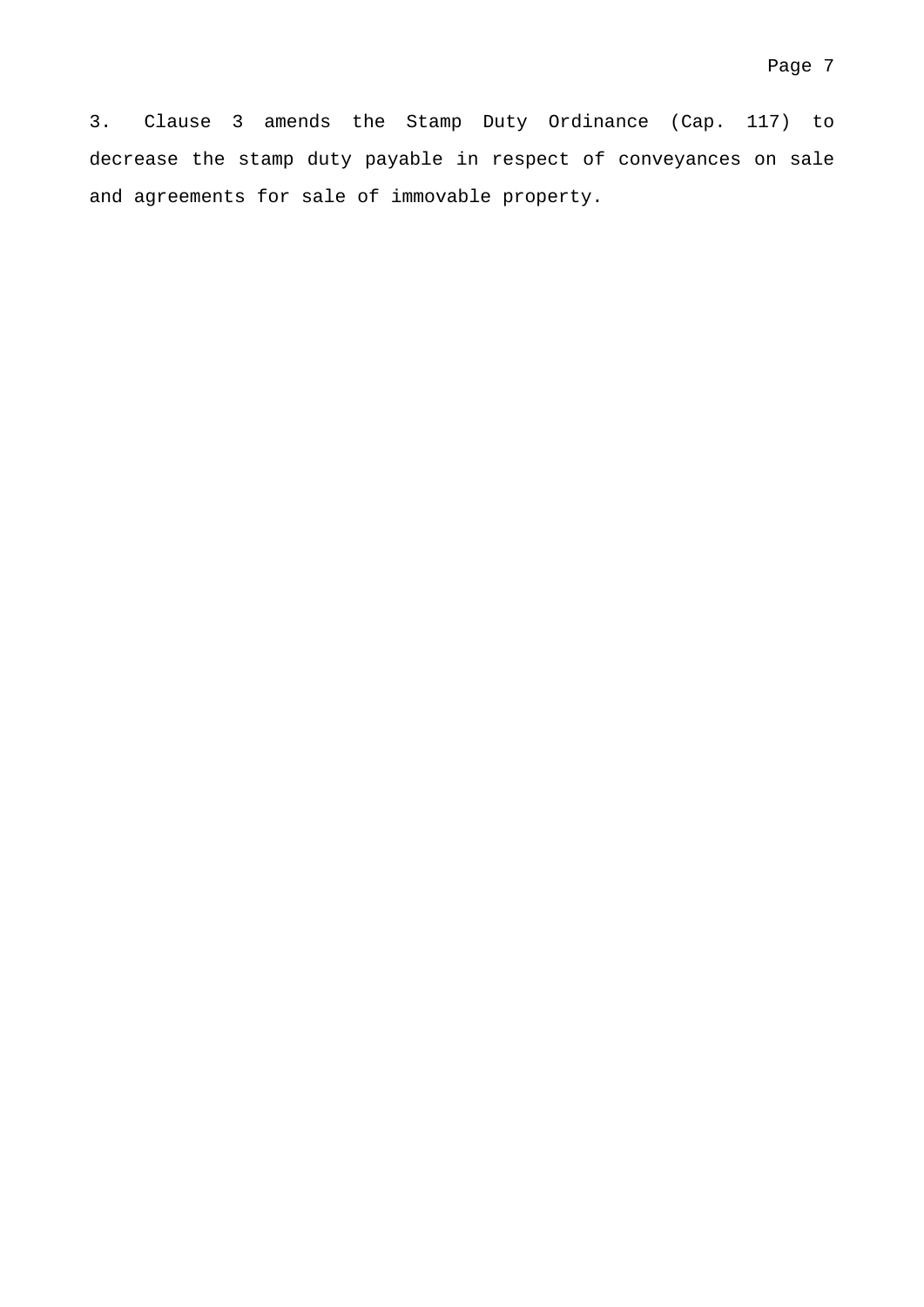#### A BILL

 $To$ 

Amend the Inland Revenue Ordinance and make provisions to give effect to some of the proposals in the Budget introduced by the Government for the 2007-2008 financial year.

Enacted by the Legislative Council.

#### **1. Short title**

 This Ordinance may be cited as the Revenue (No. 2) Ordinance 2007.

#### **2. Application**

 (1) Subject to subsection (2), this Ordinance applies in relation to the year of assessment commencing on 1 April 2007 and to all subsequent years of assessment.

(2) Sections 3 and 5 apply in relation to the year of assessment commencing on 1 April 2006.

#### **Inland Revenue Ordinance**

#### **3. Calculation of salaries tax**

Section 13 of the Inland Revenue Ordinance (Cap. 112) is amended by adding –

"(3) Notwithstanding subsections (1) and (2), the amount of salaries tax charged under this section for the year of assessment commencing on 1 April 2006 shall be reduced by an amount equivalent to –

(a) 50% of the amount of the tax as computed under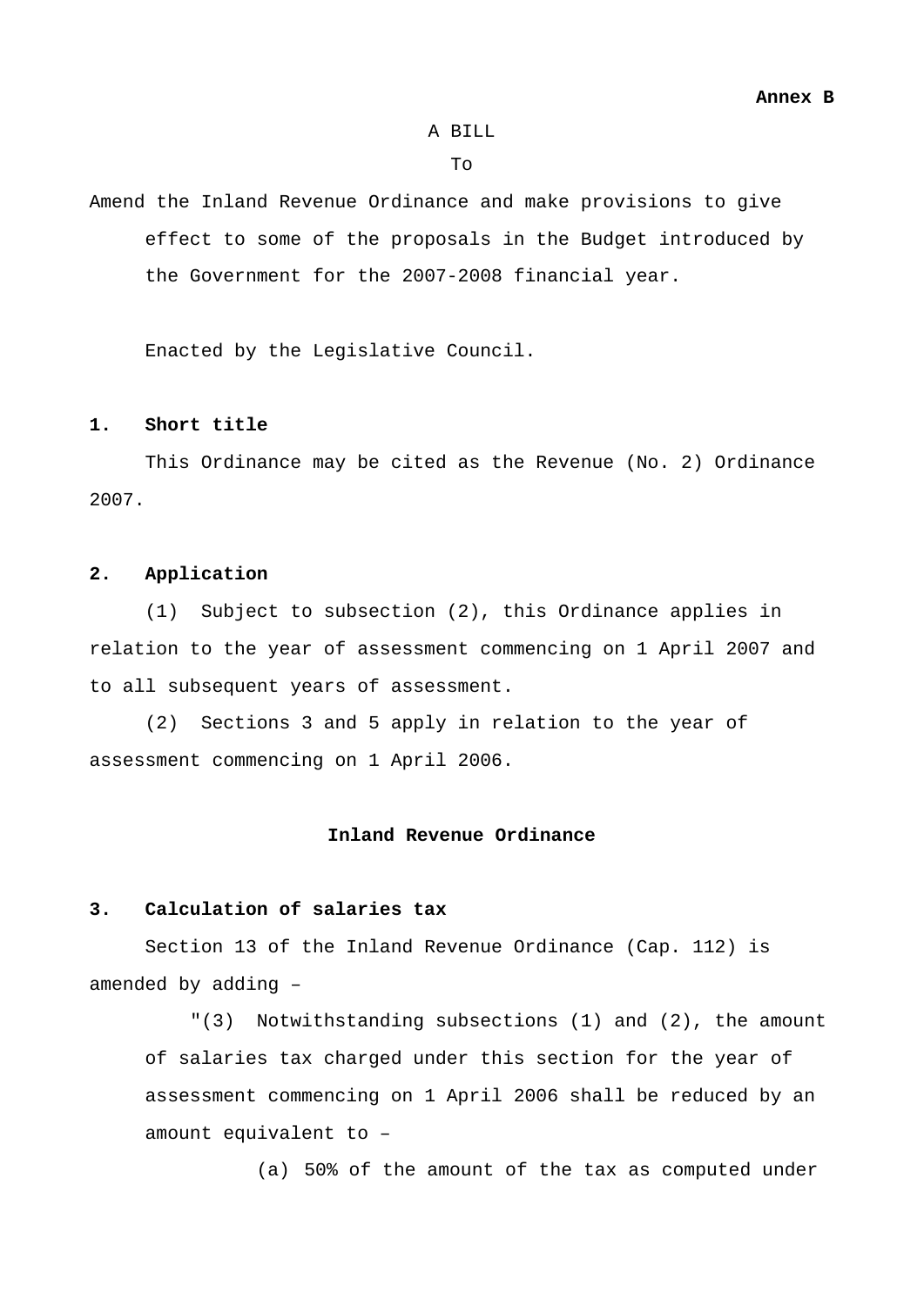subsection (1) read together with subsection (2); or

(b) \$15,000,

whichever is the less.".

#### **4. Child allowance**

Section 31 is amended by adding –

"(1A) A child allowance granted in respect of a child under subsection (1) shall be increased in the year of assessment in which the child is born by the prescribed amount.".

#### **5. Rates of charge**

(1) Section 43 is amended by adding –

"(1B) Notwithstanding subsections (1) and (1A), for the year of assessment commencing on 1 April 2006, the amount of tax charged under subsection (1) read together with subsection (1A) shall be reduced by an amount equivalent to –

- (a) 50% of the amount of the tax as computed under subsection (1) read together with subsection (1A); or
- (b) \$15,000,

whichever is the less.".

 (2) Section 43(2B) is amended by adding "(as reduced, for the year of assessment commencing on 1 April 2006, under subsection (1B))" after "year of assessment".

## **6. Rates**

(1) Schedule 2 is amended in the subheading "For the year of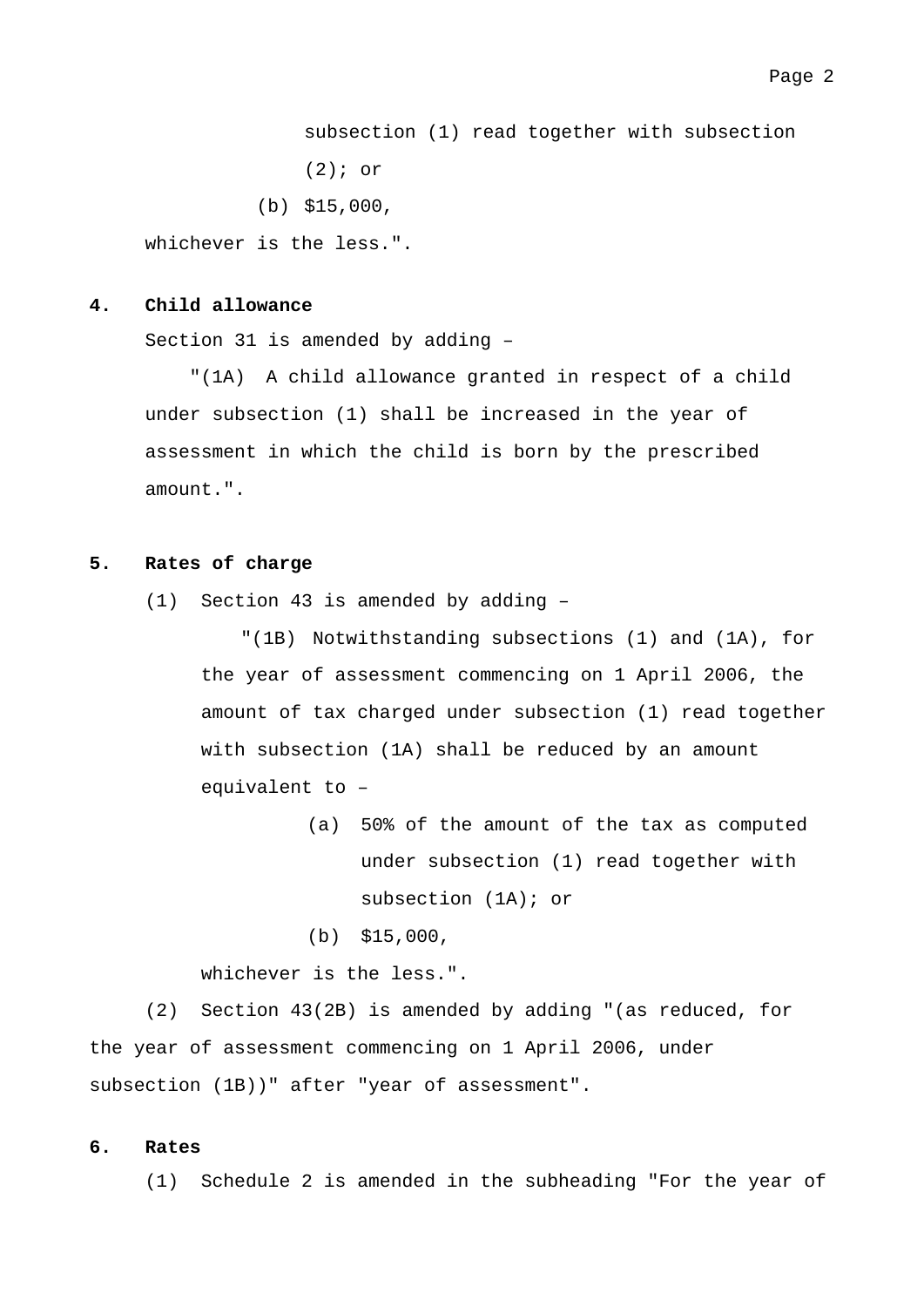assessment 2006/07 and for each year after that year" by repealing "and for each year after that year".

(2) Schedule 2 is amended by adding at the end –

"For the year of assessment 2007/08 and for each year after that year

SECOND COLUMN THIRD COLUMN

(a) Upon the first \$35,000 2% (b) Upon the next \$35,000 7% (c) Upon the next \$35,000 12% (d) Upon the remainder 17%".

#### **7. Deduction for expenses of self-education**

Schedule 3A is amended by repealing item 4 and substituting –

| "4. | For the years of assessment  | \$40,000 |
|-----|------------------------------|----------|
|     | 2001/02 to 2006/07 inclusive |          |

5. For the year of assessment 2007/08 and for each year after that year \$60,000".

#### **8. Allowances**

(1) Schedule 4 is amended by repealing "For the year of assessment 2005/06 and for each year after that year" and substituting "For the years of assessment 2005/06 and 2006/07".

(2) Schedule 4 is amended by adding at the end –

"For the year of assessment 2007/08 and for each year after that year

FIRST COLUMN (section) SECOND COLUMN (the prescribed amount)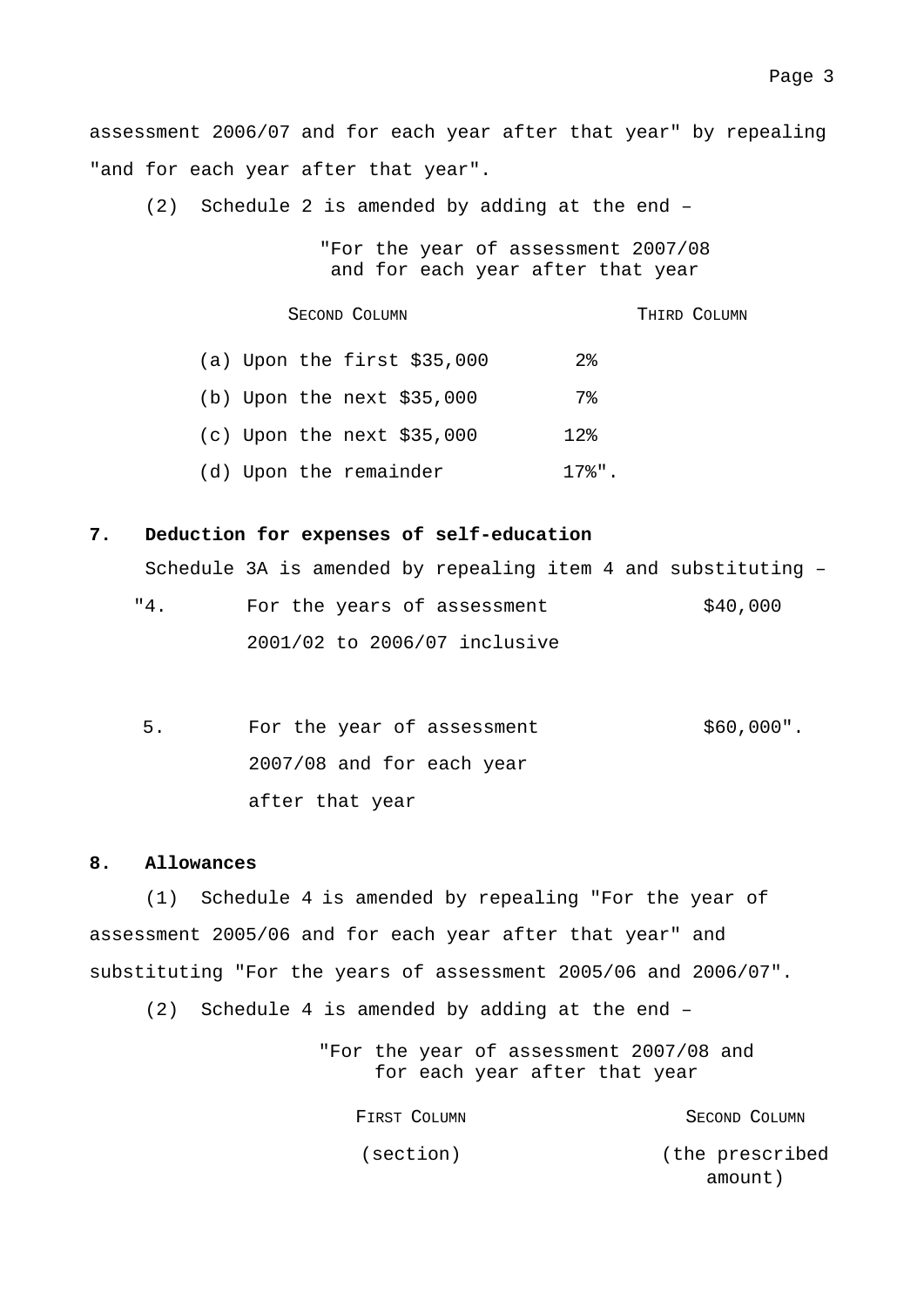| 1.    | Section 28 (basic allowance)               | \$100,000               |
|-------|--------------------------------------------|-------------------------|
| $2$ . | Section 29 (married person's<br>allowance) | \$200,000               |
|       |                                            |                         |
| 3.    | Section 30 (dependent parent               |                         |
|       | allowance) -                               |                         |
|       | subsection $(3)(a)$<br>(a)                 | \$30,000                |
|       | subsection $(3)(b)$<br>(b)                 | \$30,000                |
|       | subsection (3A)(a)<br>(c)                  | \$15,000                |
|       | (d)<br>subsection (3A)(b)                  | \$15,000                |
|       | (e) subsection $(4)(a)$                    | \$12,000                |
| 4.    | Section 30A (dependent                     |                         |
|       | grandparent allowance) -                   |                         |
|       | subsection $(3)(a)$<br>(a)                 | \$30,000                |
|       | subsection $(3)(b)$<br>(b)                 | \$30,000                |
|       | $(c)$ subsection $(3A)(a)$                 | \$15,000                |
|       | $(d)$ subsection $(3A)(b)$                 | \$15,000                |
|       | (e) subsection $(4)(a)$                    | \$12,000                |
| 5.    | Section 30B(1) (dependent                  |                         |
|       | brother or dependent sister                |                         |
|       | allowance)                                 | \$30,000                |
| б.    | Section 31 (child allowance) -             |                         |
|       | $(a)$ subsection $(1)$                     | \$50,000 for each child |
|       | (b)<br>subsection (1A)                     | \$50,000 for each child |

(c) subsection (5) (in relation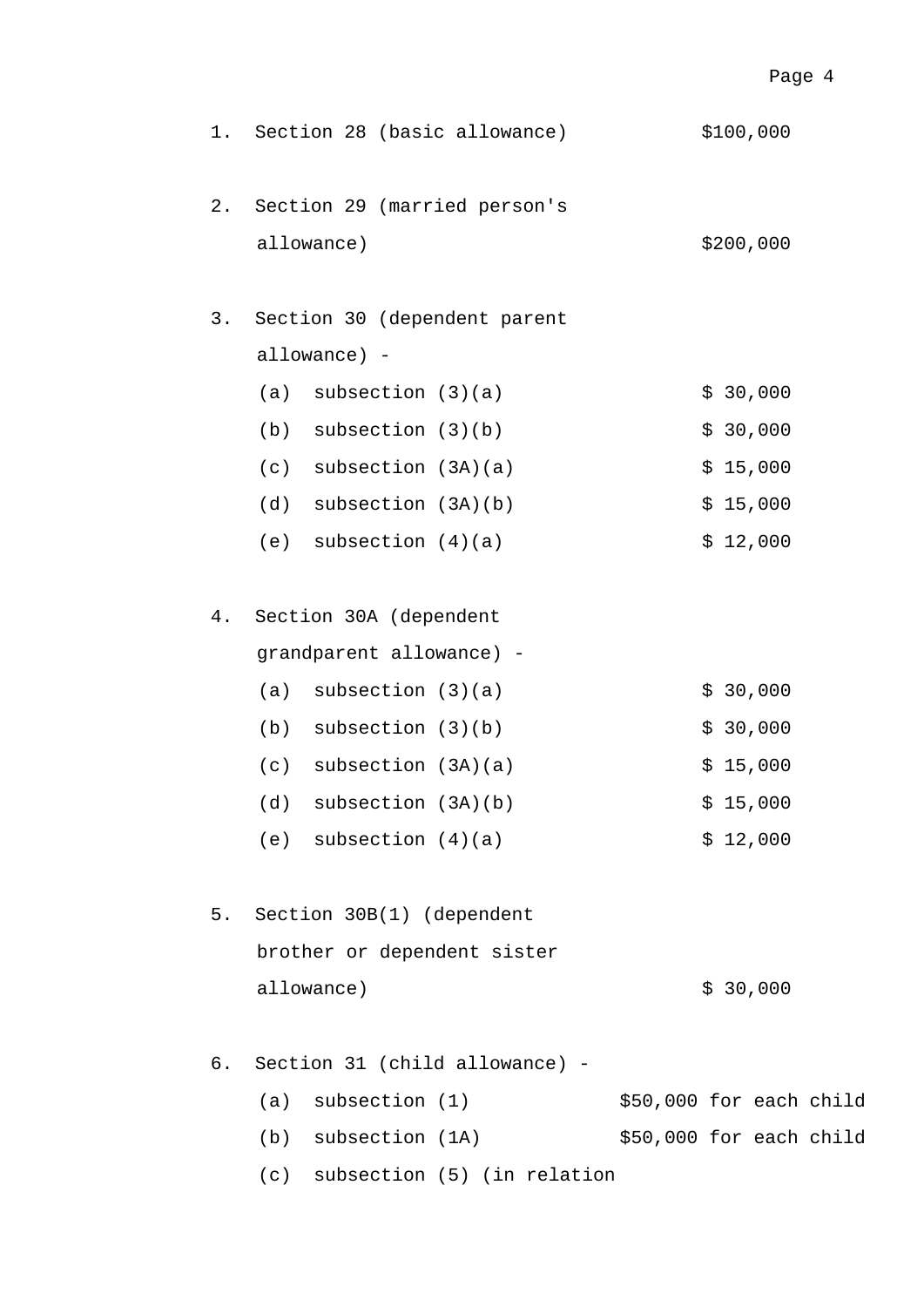| to subsection $(1)$ )           | \$450,000 |
|---------------------------------|-----------|
| (d) subsection (5) (in relation |           |
| to subsection (1A))             | \$450,000 |

- 7. Section 31A(1) (disabled dependant allowance)  $$60,000$
- 8. Section 32(1) (single parent allowance) \$100,000".

#### **9. Transitional**

(1) For the purposes of section 63C(1) of the Inland Revenue Ordinance (Cap. 112), in calculating the net chargeable income of a person for the preceding year of assessment to ascertain the provisional salaries tax in respect of the year of assessment commencing on 1 April 2007 –

- (a) the reference to "such allowances as are under Part V permitted for that person" in section 12B(1)(b) of that Ordinance; and
- (b) the reference to "such allowances as are under Part V permitted in their case" in section 12B(2)(b) of that Ordinance,

shall be construed to mean such allowances that may be granted to that person for the year of assessment commencing on 1 April 2007 under Part V of that Ordinance as amended by this Ordinance.

(2) For the purposes of an application under section 63E(1) of the Inland Revenue Ordinance (Cap. 112) to hold over the payment of provisional salaries tax in respect of the year of assessment commencing on 1 April 2007, the reference to "net chargeable income for the year preceding the year of assessment"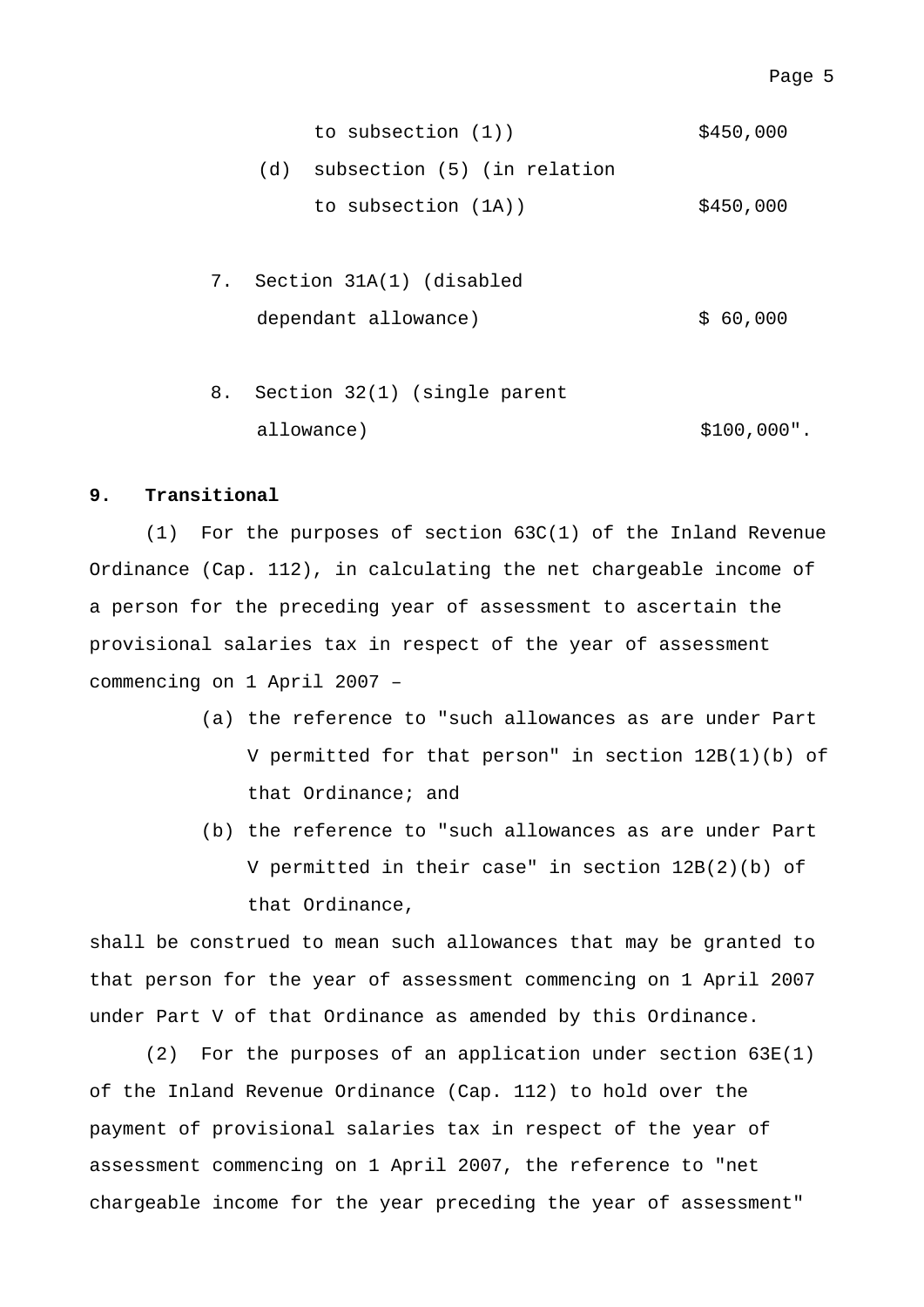in section 63E(2)(a) or (b) of that Ordinance shall be construed to mean the net chargeable income for the preceding year of assessment as calculated in accordance with subsection (1).

#### **Explanatory Memorandum**

The purpose of this Bill is to amend the Inland Revenue Ordinance (Cap. 112) to give effect to some of the proposals in the 2007-2008 Budget.

2. Clause 2 provides that the provisions reducing salaries tax and tax under personal assessment apply in relation to the year of assessment 2006-2007, and that the other provisions apply in relation to subsequent years of assessment.

3. Clauses 3 and 5 reduce the salaries tax and tax under personal assessment payable for the year of assessment 2006-2007. 4. Clauses 4 and 8 increase the amount of child allowance and also provide for an increase in the amount of the allowance in the year of assessment in which a child is born.

5. Clause 6 widens marginal tax bands and reduces certain marginal tax rates for salaries tax and tax under personal assessment.

6. Clause 7 increases the amount of deduction for self-education expenses.

7. Clause 9 is a transitional provision.